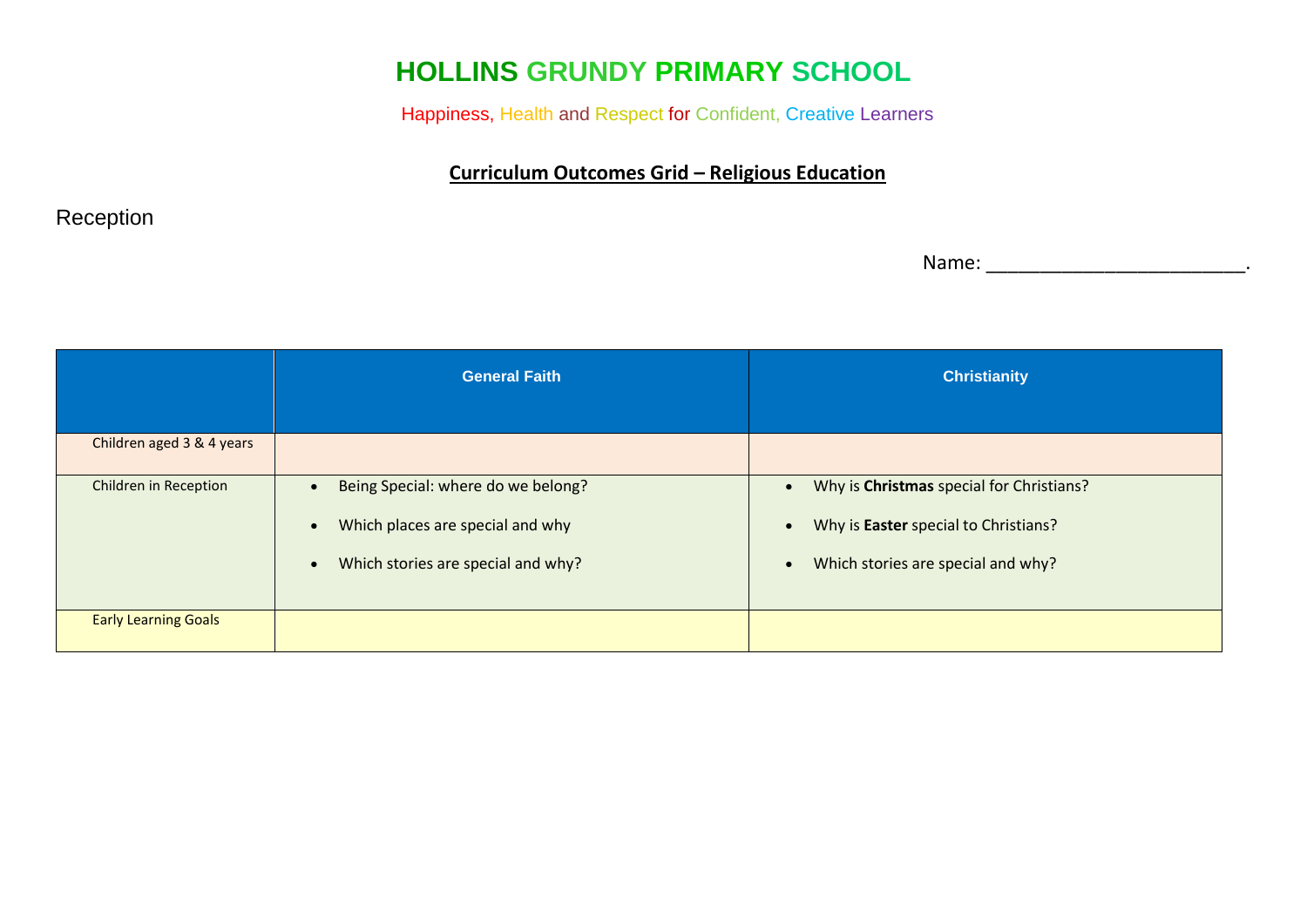```
Name: ________________________.
```

| <b>Units</b>                                                                                             | <b>General Faith</b>                                                                                                                                                                                                                                                                                                                                                                                                                                                                                                                                                                                                                                                                                                                                                                                                                                                                              | <b>Christianity</b>                                                                                                                                                                                                                                                                                                                                                                                                                                                                                                                                                                                                                                                                                                                                    |
|----------------------------------------------------------------------------------------------------------|---------------------------------------------------------------------------------------------------------------------------------------------------------------------------------------------------------------------------------------------------------------------------------------------------------------------------------------------------------------------------------------------------------------------------------------------------------------------------------------------------------------------------------------------------------------------------------------------------------------------------------------------------------------------------------------------------------------------------------------------------------------------------------------------------------------------------------------------------------------------------------------------------|--------------------------------------------------------------------------------------------------------------------------------------------------------------------------------------------------------------------------------------------------------------------------------------------------------------------------------------------------------------------------------------------------------------------------------------------------------------------------------------------------------------------------------------------------------------------------------------------------------------------------------------------------------------------------------------------------------------------------------------------------------|
| What does it mean<br>to belong to a faith<br>community?<br>What do Christians<br>believe God is<br>Like? | Make sense of beliefs:<br>Recognise that loving others is important in lots of communities<br>Say simply what Jesus and one other religious leader taught about loving other<br>people<br>Understand the impact:<br>Give an account of what happens at a traditional Christian and Jewish or<br>Muslim welcome ceremony, and suggest what the actions and symbols mean<br>Identify at least two ways people show they love each other and belong to each<br>other when they get married (Christian and/or Jewish and non-religious)<br>Make connections:<br>Give examples of ways in which people express their identity and belonging<br>within faith communities and other communities, responding sensitively to<br>differences<br>Talk about what they think is good about being in a community, for people in<br>faith communities and for themselves, giving a good reason for their ideas. | Identify what a parable is.<br>$\bullet$<br>Tell the story of the Lost Son from the Bible<br>simply, and recognise a link with the concept of<br>God as a forgiving Father.<br>Give clear, simple accounts of what the story<br>means to Christians.<br>Give at least two examples of a way in which<br>$\bullet$<br>Christians show their belief in God as loving and<br>forgiving; for example, by saying sorry; by seeing<br>God as welcoming them back; by forgiving<br>others.<br>Give an example of how Christians put their<br>beliefs into practice in worship; by saying sorry<br>to God, for example.<br>Think, talk and ask questions about whether<br>they can learn anything from the story for<br>themselves, exploring different ideas. |

| <b>Units</b>                  | <b>Islam, Judaism &amp; Hinduism</b>                                                                                                                                                          |
|-------------------------------|-----------------------------------------------------------------------------------------------------------------------------------------------------------------------------------------------|
| Who is Jewish and             | Make sense of belief:                                                                                                                                                                         |
| how do they live?             | Recognise the words of the Shema as a Jewish prayer                                                                                                                                           |
| (Part 1)                      | Re-tell simply some stories used in Jewish celebrations (e.g. Chanukah) Give examples of how the stories used in celebrations (e.g.<br>Shabbat, Chanukah) remind Jews about what God is like. |
| Who is Jewish and             | Understand the impact:                                                                                                                                                                        |
| how do they live?<br>(Part 2) | Give examples of how Jewish people celebrate special times (e.g. Shabbat, Sukkot, Chanukah)                                                                                                   |
|                               | Make links between Jewish ideas of God found in the stories and how people live                                                                                                               |
|                               | Give an example of how some Jewish people might remember God in different ways (e.g. mezuzah, on Shabbat)<br>Make connections:                                                                |
|                               | Talk about what they think is good about reflecting, thanking, praising and remembering for Jewish people, giving a good reason for their<br>ideas                                            |
|                               | Give a good reason for their ideas about whether reflecting, thanking, praising and remembering have something to say to them too.                                                            |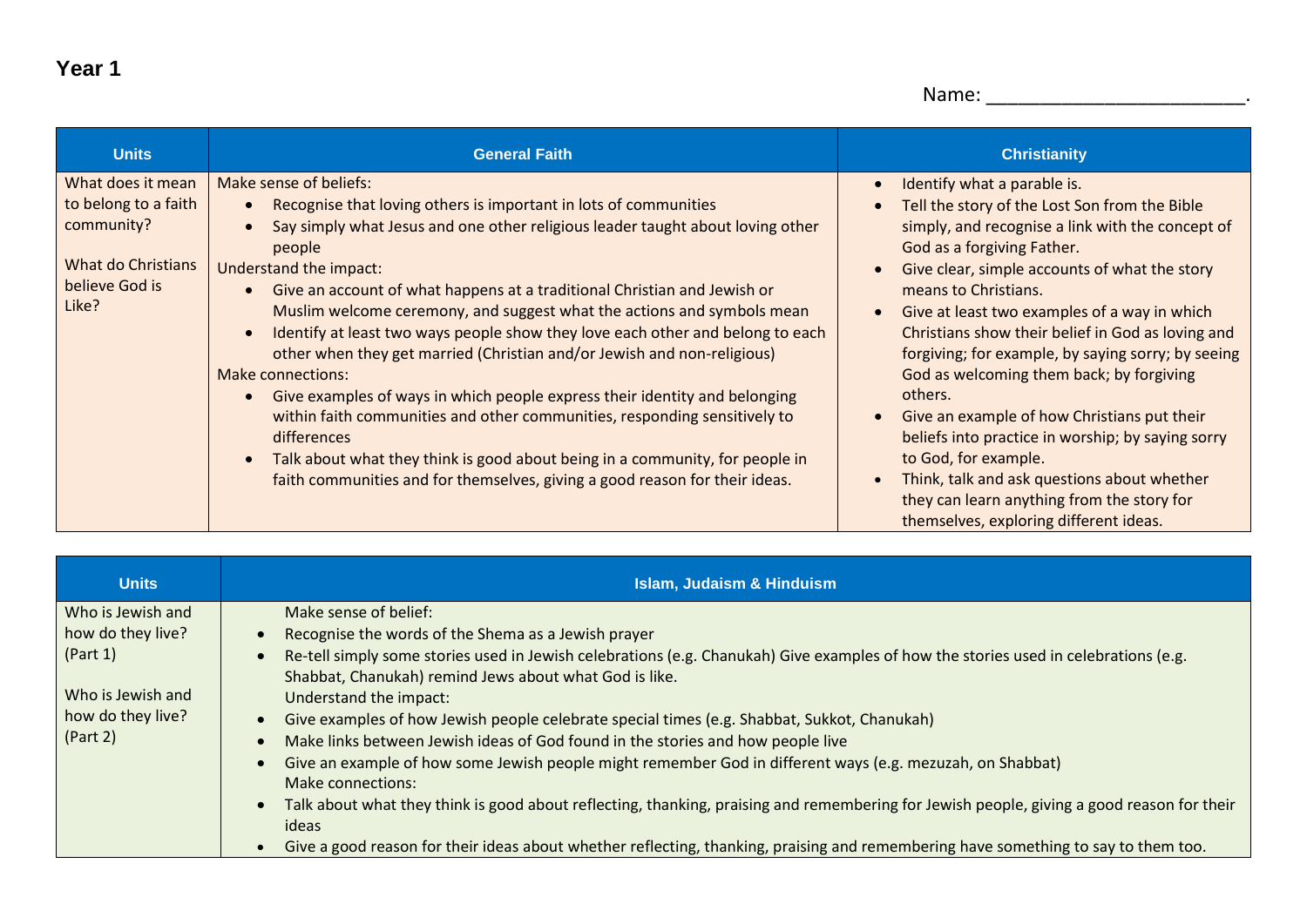| <b>Units</b>                                                                                                                     | <b>General Faith</b>                                                                                                                                                                                                                                                                                                                                                                                                                                                                                                                                                                                                                                                                                                                                                                                                                                                                                                                                   | <b>Christianity</b>                                                                                                                                                                                                                                                                                                                                                                                    |
|----------------------------------------------------------------------------------------------------------------------------------|--------------------------------------------------------------------------------------------------------------------------------------------------------------------------------------------------------------------------------------------------------------------------------------------------------------------------------------------------------------------------------------------------------------------------------------------------------------------------------------------------------------------------------------------------------------------------------------------------------------------------------------------------------------------------------------------------------------------------------------------------------------------------------------------------------------------------------------------------------------------------------------------------------------------------------------------------------|--------------------------------------------------------------------------------------------------------------------------------------------------------------------------------------------------------------------------------------------------------------------------------------------------------------------------------------------------------------------------------------------------------|
| Who do Christians<br>say made the<br>World?<br>How should we care<br>for the world and for<br>others, and why<br>does it matter? | Make sense of belief:<br>Identify a story or text that says something about each person being unique and valuable<br>Give an example of a key belief some people find in one of these stories (e.g. that God<br>loves all people)<br>Give a clear, simple account of what Genesis 1 tells Christians and Jews about the natural<br>world<br>Understand the impact:<br>Give an example of how people show that they care for others (e.g. by giving to charity),<br>making a link to one of the stories<br>Give examples of how Christians and Jews can show care for the natural earth<br>Say why Christians and Jews might look after the natural world<br><b>Make connections:</b><br>Think, talk and ask questions about what difference believing in God makes to how people<br>treat each other and the natural world<br>Give good reasons why everyone (religious and non-religious) should care for others and<br>look after the natural world. | Retell the story of creation from<br>Genesis 1:1-2.3 simply.<br>Recognise that 'Creation' is the<br>beginning of the 'big story' of the<br>Bible.<br>Say what the story tells Christians<br>about God, Creation and the world.<br>Give at least one example of what<br>Christians do to say thank you to<br>God for the Creation.<br>Think, talk and ask questions about<br>living in an amazing world |

|                            |            | W  |          |    |
|----------------------------|------------|----|----------|----|
| Total Statements = 32      | ŦU.        |    |          |    |
| No. of statements required | 1 Q<br>I J | 26 | ററ<br>LJ | 30 |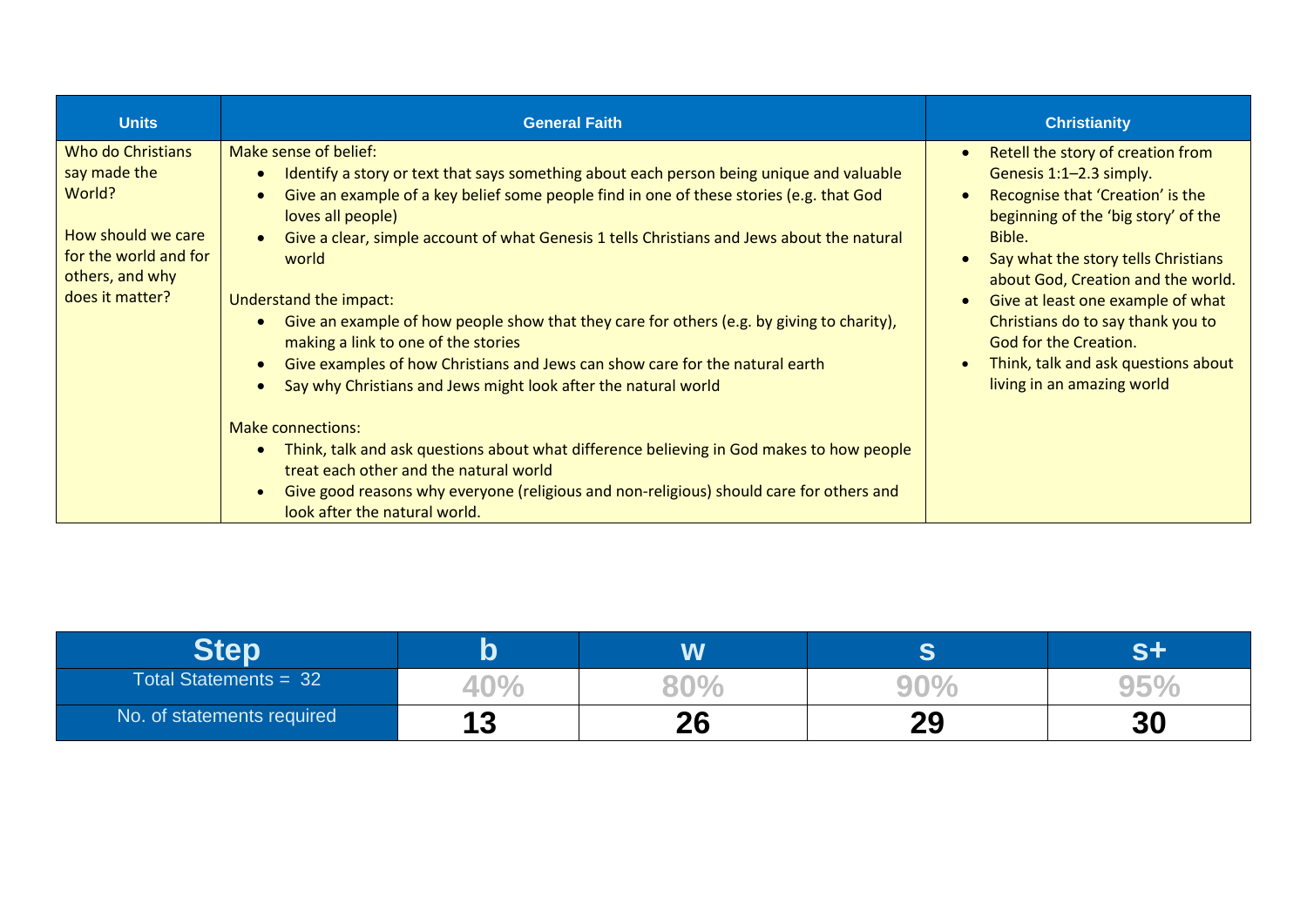| <b>Units</b>     | <b>Islam, Judaism &amp; Hinduism</b>                                                                       | <b>Christianity</b>                                 |
|------------------|------------------------------------------------------------------------------------------------------------|-----------------------------------------------------|
| 1Who is Muslim   | Make sense of belief:                                                                                      | Give a clear, simple account of the story of Jesus' |
| and how do       | . Recognise the words of the Shahadah and that it is very important for Muslims                            | birth and why Jesus is important for                |
| they live? (Part | . Identify some of the key Muslim beliefs about God found in the Shahadah and the 99 names of Allah,       | Christians.                                         |
| 1)               | and give a simple description of what some of them mean                                                    |                                                     |
|                  | • Give examples of how stories about the Prophet show what Muslims believe about Muhammad.                 | Recognise that stories of Jesus' life come from     |
|                  | <b>Understand the impact:</b>                                                                              | the Gospels.                                        |
|                  | • Give examples of how Muslims use the Shahadah to show what matters to them                               |                                                     |
|                  | • Give examples of how Muslims use stories about the Prophet to guide their beliefs and actions (e.g. care |                                                     |
|                  | for creation, fast in Ramadan)                                                                             | Give examples of ways in which Christians use the   |
|                  | • Give examples of how Muslims put their beliefs about prayer into action.                                 | story of the nativity to guide their beliefs        |
| INCARNATION:     | <b>Make connections:</b>                                                                                   | and actions at Christmas.                           |
| Why does         | • Think, talk about and ask questions about Muslim beliefs and ways of living                              |                                                     |
| Christmas        | . Talk about what they think is good for Muslims about prayer, respect, celebration and self-control,      | Decide what they personally have to be thankful for |
| matter to        | giving a good reason for their ideas                                                                       | at Christmas time.                                  |
| Christians?      | . Give a good reason for their ideas about whether prayer, respect, celebration and self-control have      |                                                     |
|                  | something to say to them too.                                                                              |                                                     |

|                 | <b>Islam, Judaism &amp; Hinduism</b>                                                                          |                                                                       |
|-----------------|---------------------------------------------------------------------------------------------------------------|-----------------------------------------------------------------------|
| <b>Units</b>    |                                                                                                               | <b>Christianity</b>                                                   |
| Who is Muslim   | Make sense of belief:                                                                                         | Recognise that Incarnation and Salvation are part of a 'big story' of |
| and how do they | . Recognise the words of the Shahadah and that it is very important for Muslims                               | the Bible.                                                            |
| live? (Part 2)  | • Identify some of the key Muslim beliefs about God found in the Shahadah and the 99                          |                                                                       |
|                 | names of Allah, and give a simple description of what some of them mean                                       | Tell stories of Holy Week and Easter from the Bible and recognise a   |
|                 | . Give examples of how stories about the Prophet show what Muslims believe about                              | link with the idea of Salvation (Jesus rescuing people).              |
|                 | Muhammad.                                                                                                     |                                                                       |
|                 | <b>Understand the impact:</b><br>• Give examples of how Muslims use the Shahadah to show what matters to them | Recognise that Jesus gives instructions about how to behave.          |
|                 | • Give examples of how Muslims use stories about the Prophet to guide their beliefs                           |                                                                       |
| SALVATION: Why  | and actions (e.g. care for creation, fast in Ramadan)                                                         | Give at least three examples of how Christians show their beliefs     |
| does Easter     | • Give examples of how Muslims put their beliefs about prayer into action.                                    | about Jesus' death and resurrection in church worship at Easter.      |
| matter to       | <b>Make connections:</b>                                                                                      |                                                                       |
| Christians?     | • Think, talk about and ask questions about Muslim beliefs and ways of living                                 | Think, talk and ask questions about whether the story of Easter has   |
|                 | • Talk about what they think is good for Muslims about prayer, respect, celebration and                       | anything to say to them about sadness, hope or heaven, exploring      |
|                 | self-control, giving a good reason for their ideas                                                            | different ideas.                                                      |
|                 | •Give a good reason for their ideas about whether prayer, respect, celebration and self-                      |                                                                       |
|                 | control have something to say to them too.                                                                    |                                                                       |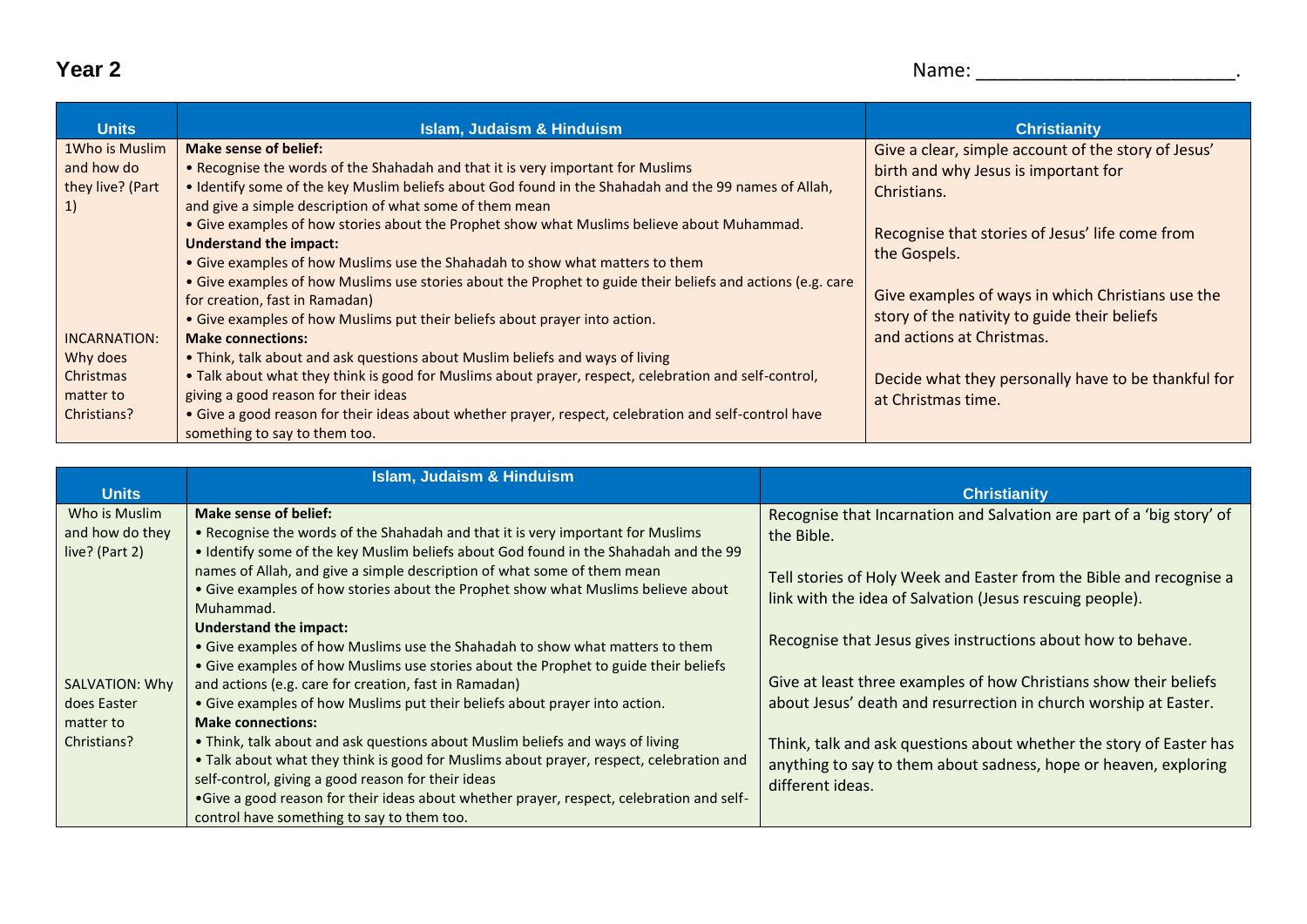|                          |                                                                                        | <b>General Faith</b>                                                        |
|--------------------------|----------------------------------------------------------------------------------------|-----------------------------------------------------------------------------|
| <b>Units</b>             | <b>Christianity</b>                                                                    |                                                                             |
| <b>GOSPEL: What is</b>   | Tell stories from the Bible and recognise a link with a concept of 'Gospel' or good    | <b>Make sense of belief:</b>                                                |
| the good news            | news.                                                                                  | . Recognise that there are special places where people go to worship,       |
| Jesus brings?            |                                                                                        | and talk about what people do there                                         |
|                          | Give clear, simple accounts of what Bible texts (such as the story of Matthew the      | . Identify at least three objects used in worship in two religions and give |
|                          |                                                                                        | a simple account of how they are used and something about what they         |
|                          | tax collector) mean to Christians.                                                     | mean                                                                        |
|                          |                                                                                        | • Identify a belief about worship and a belief about God, connecting        |
|                          | Recognise that Jesus gives instructions to people about how to behave.                 | these beliefs simply to a place of worship                                  |
|                          |                                                                                        | <b>Understand the impact:</b>                                               |
|                          | Give at least two examples of ways in which Christians follow the teachings            | • Give examples of stories, objects, symbols and actions used in            |
|                          | studied about forgiveness and peace, and bringing good news to the                     | churches, mosques and/or synagogues that show what people believe           |
|                          | friendless.                                                                            | • Give simple examples of how people worship at a church, mosque or         |
|                          |                                                                                        | synagogue                                                                   |
| What makes               | Give at least two examples of how Christians put these beliefs into practice in the    | . Talk about why some people like to belong to a sacred building or a       |
| some places<br>sacred to | Church community and their own lives (for example: charity, confession).               | community.                                                                  |
|                          |                                                                                        | <b>Make connections:</b>                                                    |
| believers?               |                                                                                        | . Think, talk and ask good questions about what happens in a church,        |
|                          | Think, talk and ask questions about whether Jesus' 'good news' is only good news       | synagogue or mosque, saying what they think about these questions,          |
|                          | for Christians, or if there are things for anyone to learn, exploring different ideas. | giving good reasons for their ideas                                         |
|                          |                                                                                        | . Talk about what makes some places special to people, and what the         |
|                          |                                                                                        | difference is between religious and non-religious special places.           |

|                            |     | W        |    |    |
|----------------------------|-----|----------|----|----|
| Total Statements = $42$    | 4 U |          |    |    |
| No. of statements required |     | Ω,<br>JЧ | 38 | 4U |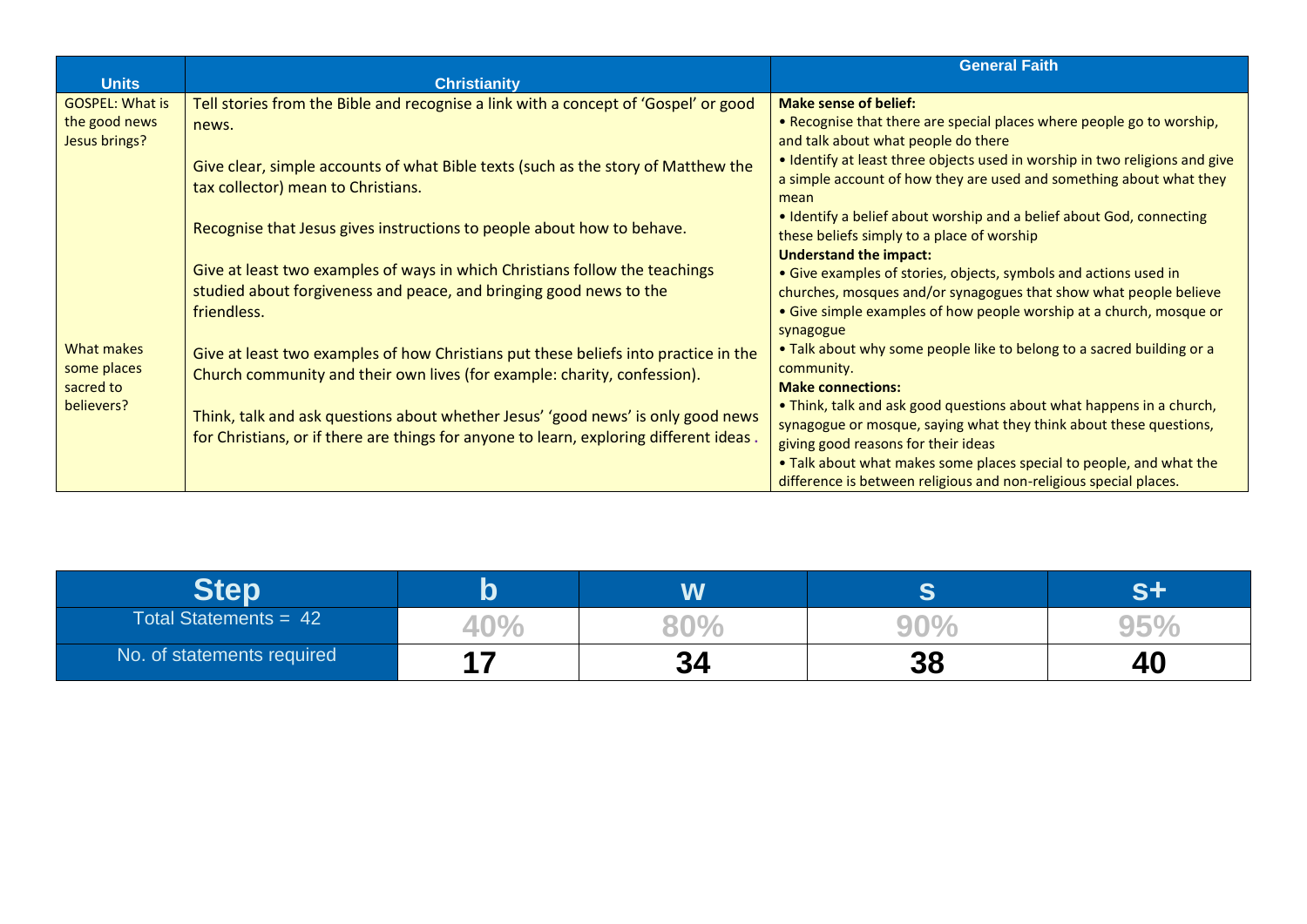## **Year 3** Name: \_\_\_\_\_\_\_\_\_\_\_\_\_\_\_\_\_\_\_\_\_\_\_\_.

| <b>Units</b>                                | <b>Christianity</b>                                                                                                                                                               |  |  |  |
|---------------------------------------------|-----------------------------------------------------------------------------------------------------------------------------------------------------------------------------------|--|--|--|
| <b>CREATION/FALL:</b><br>What do Christians | <b>CREATION/FALL</b> Place the concepts of God and Creation on a timeline of the Bible's 'Big Story'.                                                                             |  |  |  |
| learn from the<br>creation story?           | Make clear links between Genesis 1 and what Christians believe about God and Creation.                                                                                            |  |  |  |
|                                             | Describe what Christians do because they believe God is Creator. (For example, follow God, wonder at how amazing<br>God's creation is; care for the earth in some specific ways.) |  |  |  |
|                                             |                                                                                                                                                                                   |  |  |  |
|                                             | Ask questions and suggest answers about what might be important in the creation story for Christians living today,<br>and for people who are not Christians.                      |  |  |  |
| PEOPLE OF GOD:<br>What is it like to        | <b>PEOPLE OF GOD</b> Make clear links between the story of Noah and the idea of covenant.                                                                                         |  |  |  |
| follow God?                                 |                                                                                                                                                                                   |  |  |  |
|                                             | Make simple links between promises in the story of Noah and promises that Christians make at a wedding ceremony.                                                                  |  |  |  |
|                                             | Make links between the story of Noah and how we live in school and the wider world.                                                                                               |  |  |  |

| <b>Units</b>                                                                  | <b>Islam, Judaism &amp; Hinduism</b>                                                                                                                                                                                                                                                                                                                                                                                                                                                                                                      | <b>Islam, Judaism &amp; Hinduism</b>                                                                                                                                                                                                                                                                                                                                                                                                                                                                                                                     |
|-------------------------------------------------------------------------------|-------------------------------------------------------------------------------------------------------------------------------------------------------------------------------------------------------------------------------------------------------------------------------------------------------------------------------------------------------------------------------------------------------------------------------------------------------------------------------------------------------------------------------------------|----------------------------------------------------------------------------------------------------------------------------------------------------------------------------------------------------------------------------------------------------------------------------------------------------------------------------------------------------------------------------------------------------------------------------------------------------------------------------------------------------------------------------------------------------------|
| How do festivals<br>and worship show<br>what matters to a<br>Muslim?          | Make sense of belief:<br>• Identify some beliefs about God in Islam, expressed in Surah 1.<br>. Make clear links between beliefs about God and ibadah (e.g. how<br>God is worth worshipping; how Muslims submit to God)<br><b>Understand the impact:</b><br>• Give examples of <i>ibadah</i> (worship) in Islam (e.g. prayer, fasting,<br>celebrating) and describe what they involve.<br>• Make links between Muslim beliefs about God and a range of ways in<br>which Muslims worship (e.g. in prayer and fasting, as a family and as a | Make sense of belief:<br>• Identify some Jewish beliefs about God, sin and forgiveness and describe<br>what they mean.<br>. Make clear links between the story of the Exodus and Jewish beliefs<br>about God and his relationship with the Jewish people<br>• Offer informed suggestions about the meaning of the Exodus story for<br>Jews today.<br><b>Understand the impact:</b><br>. Make simple links between Jewish beliefs about God and his people and<br>how Jews live (e.g. through celebrating forgiveness, salvation and                      |
| How do festivals<br>and family life<br>show what matters<br>to Jewish people? | community, at home and in the mosque)<br><b>Make connections:</b><br>• Raise questions and suggest answers about the value of submission<br>and self-control to Muslims, and whether there are benefits for people<br>who are not Muslims.<br>. Make links between the Muslim idea of living in harmony with the<br>Creator and the need for all people to live in harmony with each other<br>in the world today, giving good reasons for ideas.                                                                                          | freedom at festivals)<br>. Describe how Jews show their beliefs through worship in festivals, both at<br>home and in wider communities<br><b>Make connections:</b><br>. Raise questions and suggest answers about whether it is good for Jews<br>and everyone else to remember the past and look forward to the future.<br>• Make links with the value of personal reflection, saying sorry, being<br>forgiven, being grateful, seeking freedom and justice in the world today,<br>including pupils' own lives, and giving good reasons for their ideas. |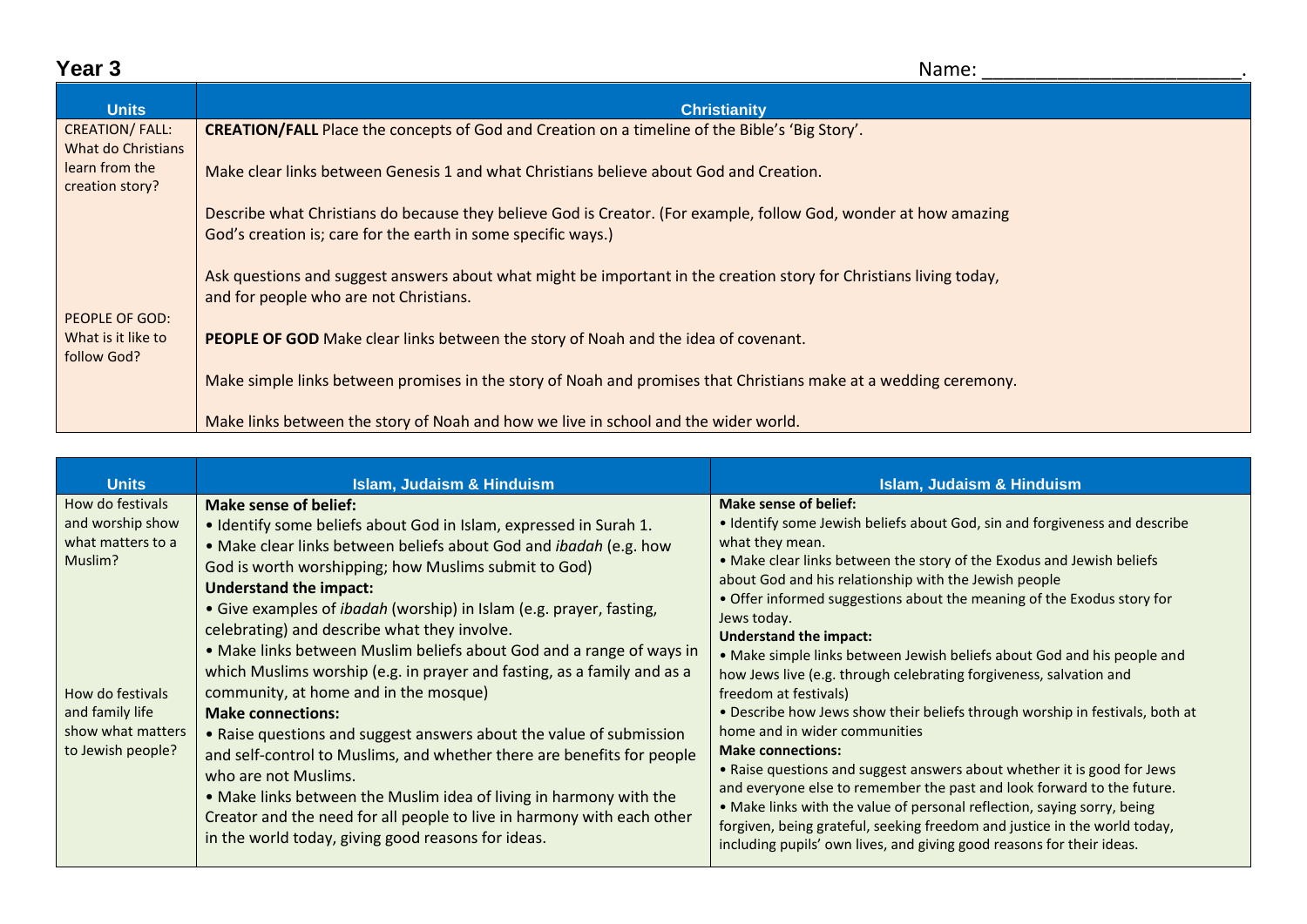|                                                                 |                                                                            | <b>General Faith</b>                                                            |
|-----------------------------------------------------------------|----------------------------------------------------------------------------|---------------------------------------------------------------------------------|
| <b>Units</b>                                                    | <b>Christianity</b>                                                        |                                                                                 |
| <b>GOSPEL: What</b>                                             | Identify this as part of a 'Gospel', which tells the story of the life and | <b>Make sense of belief:</b>                                                    |
| kind of world did                                               | teaching of Jesus.                                                         | • Identify some beliefs about why the world is not always a good place (e.g.    |
| Jesus want?                                                     | Make clear links between the calling of the first disciples and how        | Christian ideas of sin).                                                        |
|                                                                 | Christians today try to follow Jesus and be 'fishers of people'.           | . Make links between religious beliefs and teachings and why people try to live |
|                                                                 |                                                                            | and make the world a better place.                                              |
|                                                                 | Offer suggestions about what Jesus' actions towards the leper might        | <b>Understand the impact:</b>                                                   |
|                                                                 | mean for a Christian.                                                      | • Make simple links between teachings about how to live and ways in which       |
|                                                                 |                                                                            | people try to make the world a better place (e.g. tikkun olam and the charity   |
|                                                                 |                                                                            | Tzedek)                                                                         |
|                                                                 | Make simple links between Bible texts and the concept of 'Gospel' (good    | • Describe some examples of how people try to live (e.g. individuals and        |
|                                                                 | news).                                                                     | organisations)                                                                  |
|                                                                 |                                                                            | • Identify some differences in how people put their beliefs into action         |
| How and why do                                                  | Give examples of how Christians try to show love to all, including how     | <b>Make connections:</b>                                                        |
| religious and non-<br>religious people try<br>to make the world | members of the clergy follow Jesus' teaching.                              | • Raise questions and suggest answers about why the world is not always a good  |
|                                                                 |                                                                            | place, and what are the best ways of making it better                           |
|                                                                 | Make links between the Bible stories studied and the importance of love,   | • Make links between some commands for living from religious traditions,        |
| a better place?                                                 | and life in the world today, expressing some ideas of their own clearly.   | nonreligious worldviews and pupils' own ideas                                   |
|                                                                 |                                                                            | . Express their own ideas about the best ways to make the world a better place, |
|                                                                 |                                                                            | making links with religious ideas studied, giving good reasons for their views. |

|                            |         | W        |    |           |
|----------------------------|---------|----------|----|-----------|
| Total Statements = $34$    | 4U      |          |    |           |
| No. of statements required | я<br>14 | ററ<br>ZU | 30 | n n<br>JZ |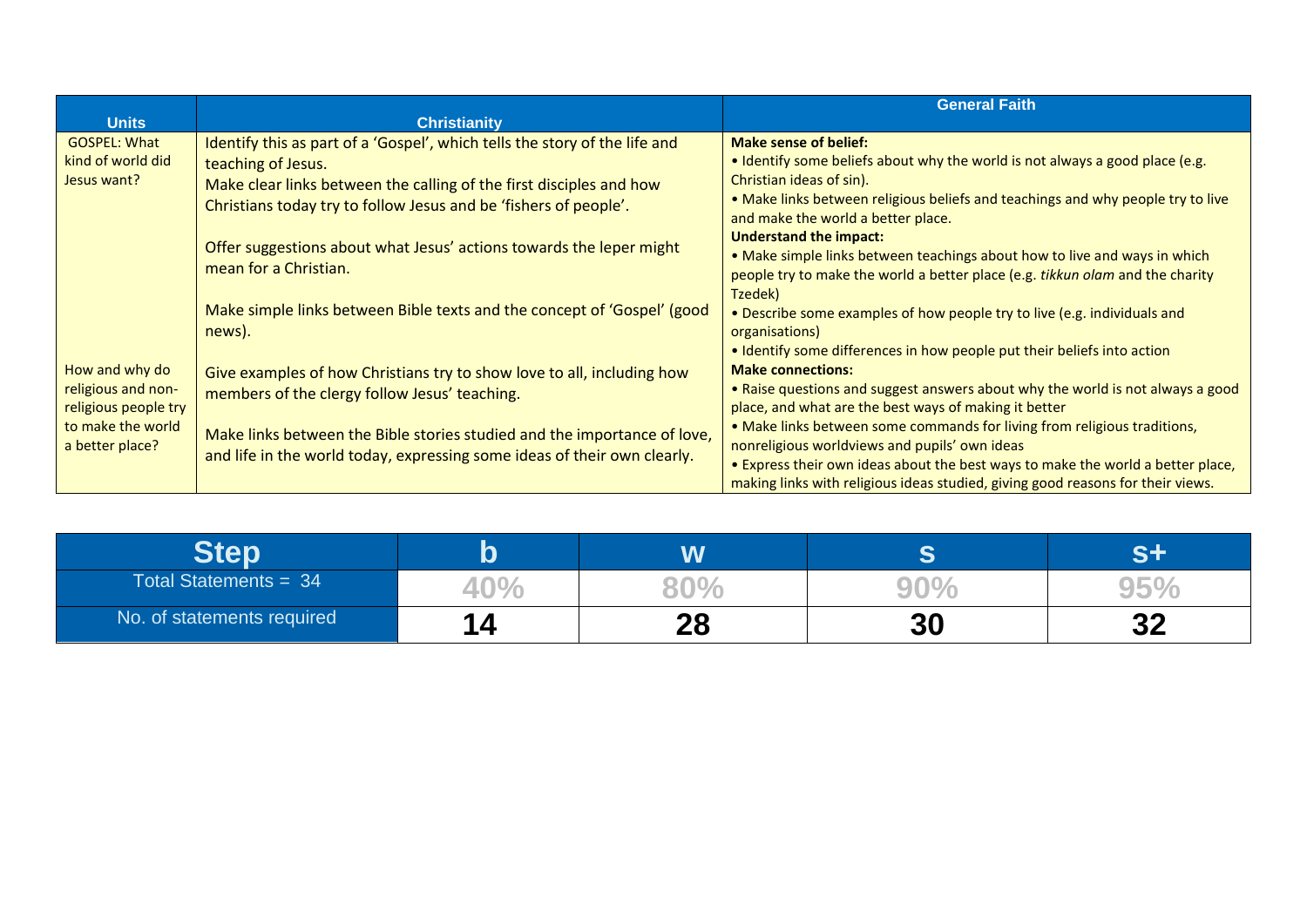| _ |  |
|---|--|
|---|--|

| Year 4                                          | Name:                                                                                                                 |                                                                                                                                                                              |
|-------------------------------------------------|-----------------------------------------------------------------------------------------------------------------------|------------------------------------------------------------------------------------------------------------------------------------------------------------------------------|
| <b>Units</b>                                    | <b>Christianity</b>                                                                                                   | <b>Islam, Judaism &amp; Hinduism</b>                                                                                                                                         |
| INCARNATION/<br>GOD: What is<br>the Trinity and | Identify the difference between a 'Gospel', which tells the<br>story of the life and teaching of Jesus, and a letter. | Ιδεντιφψ σομε Ηινδυ δειτιεσ ανδ σαψ ηοω τηεψ ηελπ Ηινδυσ δεσχριβε Γοδ                                                                                                        |
| why is it<br>important for<br>Christians?       | Offer suggestions about what texts about baptism and Trinity<br>might mean.                                           | Make clear links between some stories (e.g. Svetaketu, Ganesh, Diwali) and what Hindus<br>believe about God                                                                  |
|                                                 | Give examples of what these texts mean to some Christians                                                             | Offer informed suggestions about what Hindu murtis express about God                                                                                                         |
| What do<br>Hindus believe<br>God is like?       | today.<br>Describe how Christians show their beliefs about God the                                                    | Make simple links between beliefs about God and how Hindus live (e.g. choosing a deity<br>and worshipping at a Home Shrine; celebrating Diwali)                              |
|                                                 | Trinity in worship (in baptism<br>and prayer, for example) and in the way they live.                                  | Identify some different ways in which Hindus worship                                                                                                                         |
|                                                 | Make links between some Bible texts studied and the idea of<br>God in Christianity, expressing                        | Raise questions and suggest answers about whether it is good to think about the cycle<br>of create/preserve/destroy in the world today                                       |
|                                                 | clearly some ideas of their own about what the God of<br>Christianity is like.                                        | Make links between the Hindu idea of everyone having a 'spark' of God in them and<br>ideas about the value of people in the world today, giving good reasons for their ideas |

| <b>Units</b>                                                                 | <b>Islam, Judaism &amp; Hinduism</b>                                                                                                                                                                                                                                                                                                                                                                                                                                                     | <b>Christianity</b>                                                                                                                                                                                                                                                                                                                                                                    |
|------------------------------------------------------------------------------|------------------------------------------------------------------------------------------------------------------------------------------------------------------------------------------------------------------------------------------------------------------------------------------------------------------------------------------------------------------------------------------------------------------------------------------------------------------------------------------|----------------------------------------------------------------------------------------------------------------------------------------------------------------------------------------------------------------------------------------------------------------------------------------------------------------------------------------------------------------------------------------|
| What does it<br>mean to be a<br>Hindu in Britain<br>today?<br>SALVATION: Why | <b>Understand the impact:</b><br>. Describe how Hindus show their faith within their families in Britain today (e.g. home<br>puja)<br>. Describe how Hindus show their faith within their faith communities in Britain today<br>(e.g. arti and bhajans at the mandir; in festivals such as Diwali)<br>. Identify some different ways in which Hindus show their faith (e.g. between different<br>communities in Britain, or between Britain and parts of India)<br>Make sense of belief: | Order Creation and Fall, Incarnation, Gospel and Salvation<br>within a timeline of the Bible's 'big story'.<br>Offer suggestions for what the texts about the entry into<br>Jerusalem, and the death and resurrection of Jesus might<br>mean.<br>Give examples of what the texts studied mean to some<br>Christians.                                                                   |
| do Christians call<br>the day Jesus<br>died 'Good<br>Friday'? Easter         | . Identify the terms dharma, Sanatan Dharma and Hinduism and say what they mean<br>. Make links between Hindu practices and the idea that Hinduism is a whole 'way of life'<br>(dharma)<br><b>Make connections:</b><br>• Raise questions and suggest answers about what is good about being a Hindu in Britain<br>today, and whether taking part in family and community rituals is a good thing for<br>individuals and society, giving good reasons for their ideas.                    | Make simple links between the Gospel texts and how<br>Christians mark the Easter events in their church communities.<br>Describe how Christians show their beliefs about Palm Sunday,<br>Good Friday and Easter Sunday in worship.<br>Make links between some of the stories and teachings in the<br>Bible and life in the world today, expressing some ideas of their<br>own clearly. |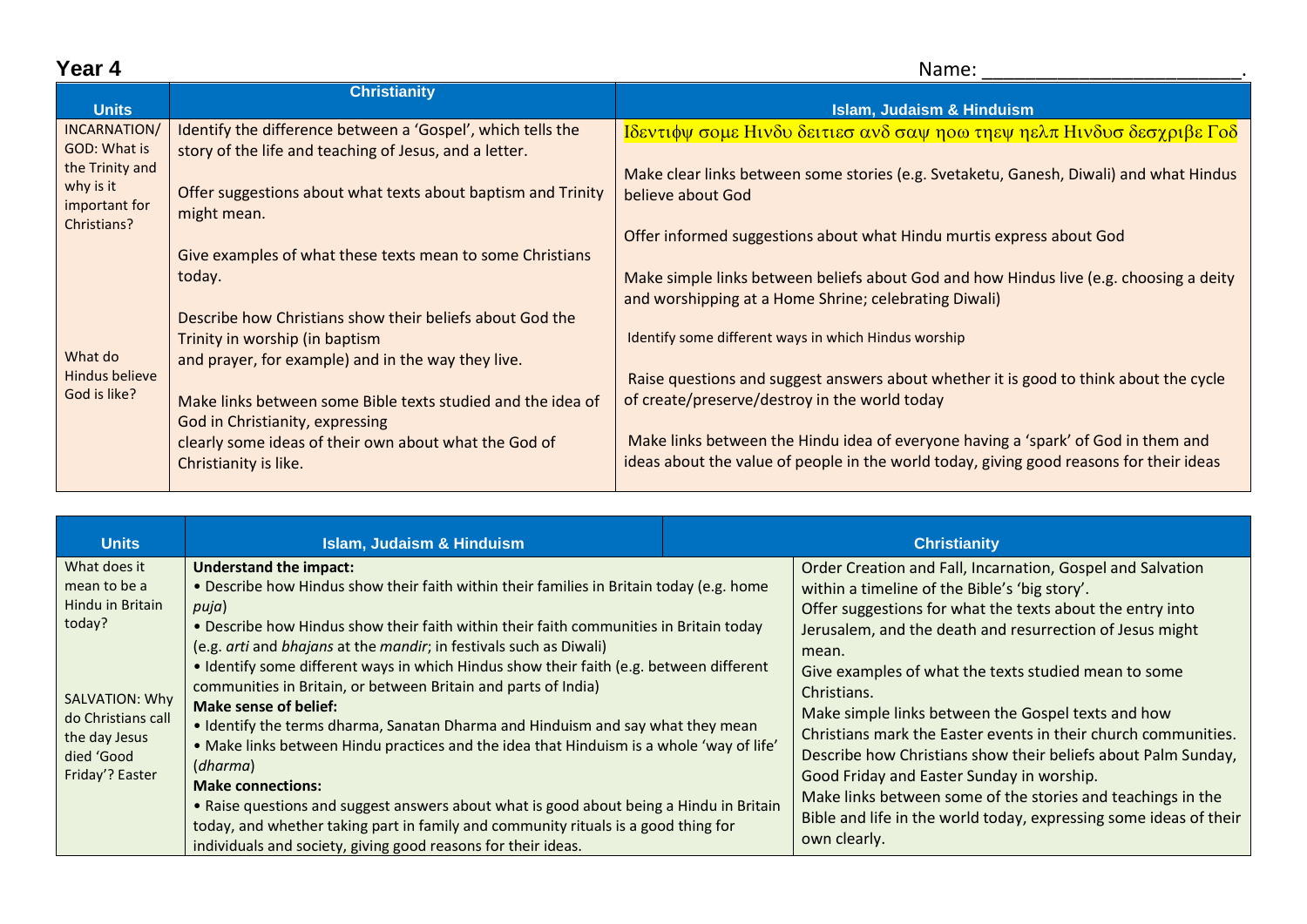| <b>Units</b>                                                        | <b>Christianity</b>                                                                                                                                                               | <b>General Faith</b>                                                                                                                                                                                                                                                         |
|---------------------------------------------------------------------|-----------------------------------------------------------------------------------------------------------------------------------------------------------------------------------|------------------------------------------------------------------------------------------------------------------------------------------------------------------------------------------------------------------------------------------------------------------------------|
| <b>KINGDOM OF</b><br>GOD: For                                       | Make clear links between the story of the Day of Pentecost and<br>Christian belief about the Kingdom of God on Earth.                                                             | <b>Make sense of belief:</b><br>• Identify some beliefs about love, commitment and promises in two religious                                                                                                                                                                 |
| Christians, when<br>Jesus left what<br>was the impact of            | Offer suggestions about what the description of Pentecost in Acts 2<br>might mean.                                                                                                | traditions and describe what they mean<br>. Offer informed suggestions about the meaning and importance of ceremonies of<br>commitment for religious and non-religious people today                                                                                          |
| Pentecost?                                                          | Give examples of what Pentecost means to some Christians now.                                                                                                                     | <b>Understand the impact:</b><br>. Describe what happens in ceremonies of commitment (e.g. baptism, sacred thread,<br>marriage) and say what these rituals mean                                                                                                              |
|                                                                     | Make simple links between the description of the Day of Pentecost<br>in Acts 2, the Holy Spirit and the Kingdom of God, and how                                                   | . Make simple links between beliefs about love and commitment and how people in<br>at least two religious traditions live (e.g. through celebrating forgiveness, salvation and<br>freedom at festivals)                                                                      |
|                                                                     | Christians live their whole lives and in their church communities.                                                                                                                | • Identify some differences in how people celebrate commitment (e.g. different<br>practices of marriage, or Christian baptism)                                                                                                                                               |
| How and why do<br>people mark the<br>significant events<br>of life? | Make links between ideas about the Kingdom of God explored in the<br>Bible and what people believe about following God in the world<br>today, expressing some of their own ideas. | <b>Make connections:</b><br>. Raise questions and suggest answers about whether it is good for everyone to see<br>life as a journey, and to mark the milestones<br>. Make links between ideas of love, commitment and promises in religious and non-<br>religious ceremonies |
|                                                                     |                                                                                                                                                                                   | • Give good reasons why they think ceremonies of commitment are or are not<br>valuable today.                                                                                                                                                                                |

|                            |          |          |           | <b>. .</b>       |
|----------------------------|----------|----------|-----------|------------------|
| Total Statements = $36$    | 40.      |          |           |                  |
| No. of statements required | <b>4</b> | 20<br>LO | nn.<br>JŁ | <b>21</b><br>IJЧ |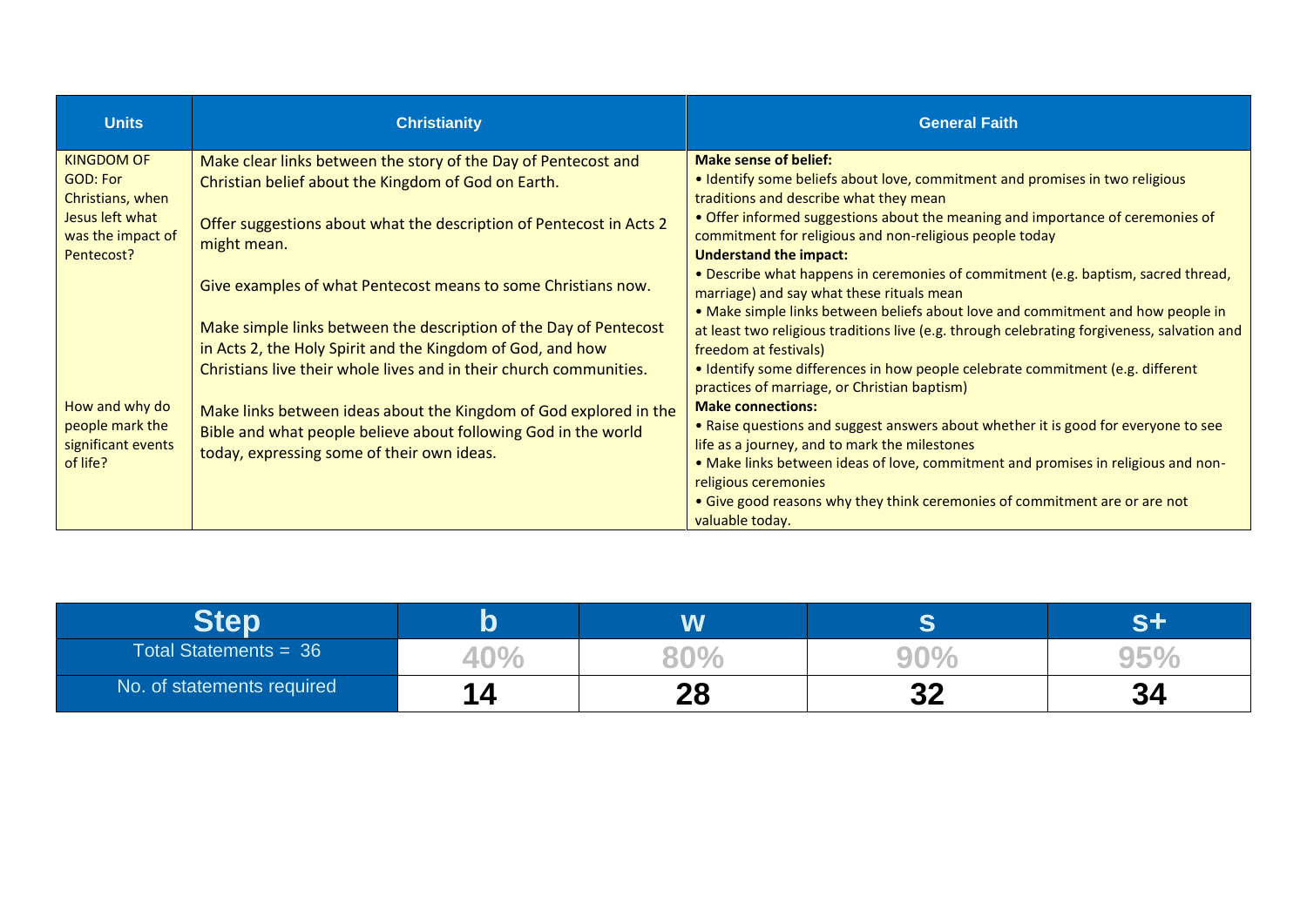|--|--|

| Year 5             |                                                                                   | Name:                                                                 |  |
|--------------------|-----------------------------------------------------------------------------------|-----------------------------------------------------------------------|--|
| <b>Units</b>       | <b>Islam, Judaism &amp; Hinduism</b>                                              | <b>Christianity</b>                                                   |  |
| Why is the         | <b>Make sense of belief:</b>                                                      | Explain the place of Incarnation and Messiah within the 'big story'   |  |
| Torah so           | • Identify and explain Jewish beliefs about God                                   | of the Bible.                                                         |  |
| important to       | • Give examples of some texts that say what God is like and explain how Jewish    |                                                                       |  |
| Jewish             | people interpret them                                                             | Identify Gospel and prophecy texts, using technical terms.            |  |
| people?            | <b>Understand the impact:</b>                                                     |                                                                       |  |
|                    | . Make clear connections between Jewish beliefs about the Torah and how Jews      | Explain connections between biblical texts, Incarnation               |  |
|                    | use and treat it                                                                  | and Messiah, using theological terms.                                 |  |
|                    | . Make clear connections between Jewish commandments and how Jews live (e.g.      |                                                                       |  |
|                    | in relation to kosher laws)                                                       | Show how Christians put their beliefs about Jesus' Incarnation into   |  |
| <b>INCARNATION</b> | • Give evidence and examples to show how Jewish people put their beliefs into     | practice in different ways in celebrating Christmas.                  |  |
| Why do             | practice in different ways (e.g. some differences between Orthodox and            |                                                                       |  |
| Christians         | Progressive Jewish practice)                                                      | Comment on how the idea that Jesus is the Messiah makes               |  |
| believe Jesus      | <b>Make connections:</b>                                                          | sense in the wider story of the Bible.                                |  |
| was the            | . Make connections between Jewish beliefs studied and explain how and why they    |                                                                       |  |
| Messiah?           | are important to Jewish people today                                              | Weigh up how far the idea that Jesus is the Messiah $-$ a Saviour     |  |
| <b>Christmas</b>   | • Consider and weigh up the value of e.g. tradition, ritual, community, study and | from $God - is important in the world today and, if it is true, what$ |  |
|                    | worship in the lives of Jews today, and articulate responses on how far they are  | difference that might make in people's lives.                         |  |
|                    | valuable to people who are not Jewish.                                            |                                                                       |  |

| <b>Units</b>                                                                              | <b>Christianity</b>                                                                                                                                                                                                                                                                                                                                                                                                     | <b>Islam, Judaism &amp; Hinduism</b>                                                                                                                                                                                                                                                                                                                                                                                                                                                                                                                                                                                          |
|-------------------------------------------------------------------------------------------|-------------------------------------------------------------------------------------------------------------------------------------------------------------------------------------------------------------------------------------------------------------------------------------------------------------------------------------------------------------------------------------------------------------------------|-------------------------------------------------------------------------------------------------------------------------------------------------------------------------------------------------------------------------------------------------------------------------------------------------------------------------------------------------------------------------------------------------------------------------------------------------------------------------------------------------------------------------------------------------------------------------------------------------------------------------------|
| GOD: What<br>does it mean<br>lif Christians<br>believe that<br>God is Holy<br>and Loving? | Identify some different types of biblical texts,<br>using technical terms accurately.<br>Explain connections between biblical texts and<br>Christian ideas of God, using theological terms.<br>Make clear connections between Bible texts<br>studied and what Christians believe about God;<br>for example, through how churches are<br>designed.<br>Show how Christians put their beliefs into<br>practice in worship. | <b>Make sense of belief:</b><br>Identify and explain Muslim beliefs about God, the Prophet and the Holy Qur'an (e.g. Tawhid; Muhammad<br>as the Messenger, Qur'an as the message)<br>Describe ways in which Muslim sources of authority guide Muslim living (e.g. Qur'an guidance on Five<br>Pillars; Hajj practices follow example of the Prophet)<br><b>Understand the impact:</b><br>Make clear connections between Muslim beliefs and ibadah (e.g. Five Pillars, festivals, mosques, art)<br>Give evidence and examples to show how Muslims put their beliefs into practice in different ways<br><b>Make connections:</b> |
| What does it<br>l mean to be a<br>Muslim in<br>Britain today?                             | Weigh up how biblical ideas and teachings<br>about God as holy and loving might make a<br>difference in the world today, developing<br>insights of their own.                                                                                                                                                                                                                                                           | Make connections between Muslim beliefs studied and Muslim ways of living in Britain/your region today<br>Consider and weigh up the value of e.g. submission, obedience, generosity, self-control and worship in the<br>lives of Muslims today and articulate responses on how far they are valuable to people who are not<br><b>Muslims</b><br>Reflect on and articulate what it is like to be a Muslim in Britain today, giving good reasons for their views.                                                                                                                                                               |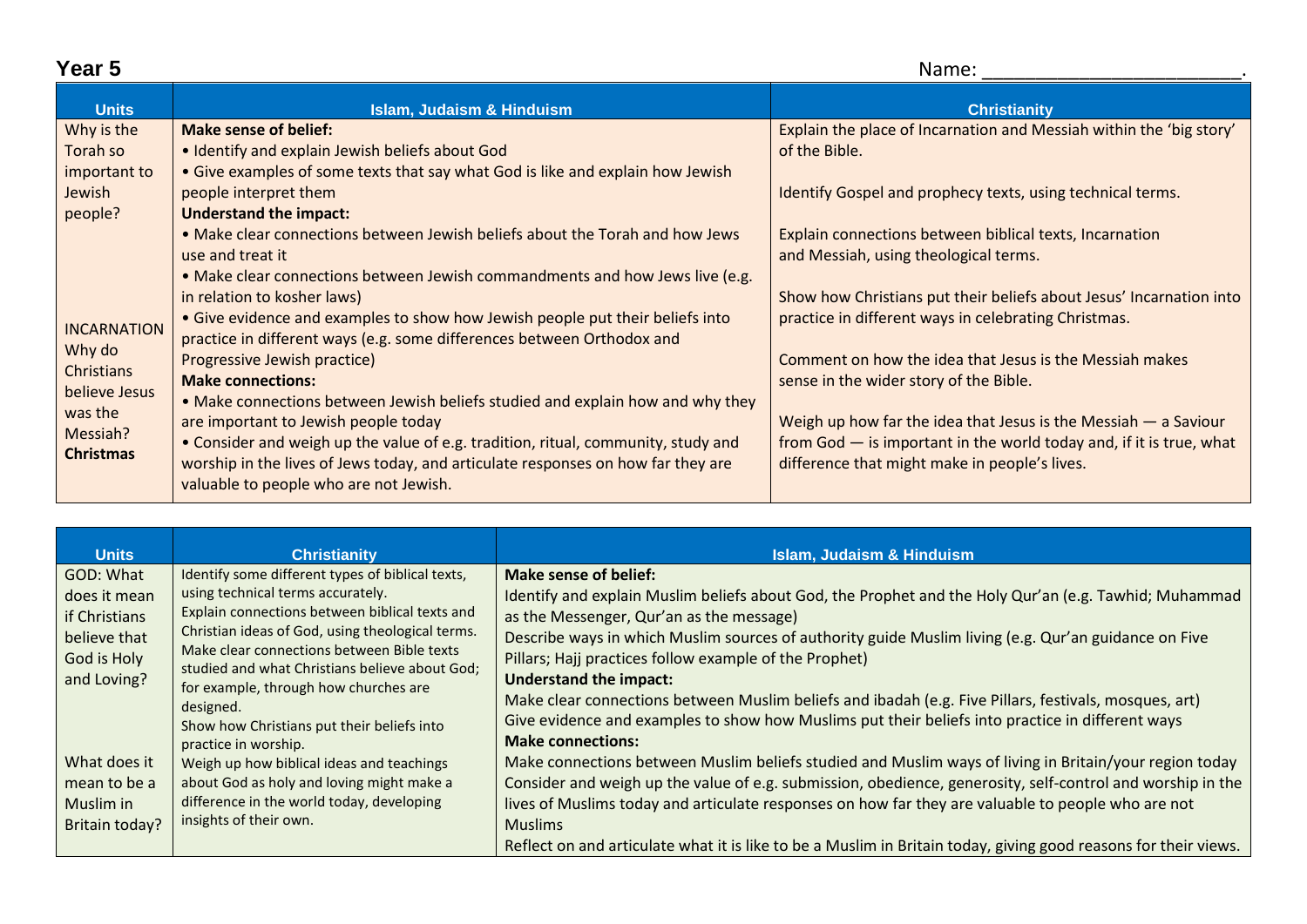| <b>Units</b>                                            | <b>Christianity</b>                                                                                                                                                                                                                                   | <b>General Faith</b>                                                                                                                                                                                                                                 |
|---------------------------------------------------------|-------------------------------------------------------------------------------------------------------------------------------------------------------------------------------------------------------------------------------------------------------|------------------------------------------------------------------------------------------------------------------------------------------------------------------------------------------------------------------------------------------------------|
| <b>GOSPEL: How</b><br>do Christians<br>decide to live?' | Identify features of Gospel texts (e.g. teachings, parable,<br>narrative).                                                                                                                                                                            | <b>Making sense of belief:</b><br>. Describe at least three examples of ways in which religions guide people in how to<br>respond to good and hard times in life                                                                                     |
| What would<br>Jesus do?'                                | Taking account of the context, suggest meanings of Gospel<br>texts studied, and compare their ideas with ways in which<br>Christians interpret biblical texts, showing awareness of                                                                   | • Identify beliefs about life after death in at least two religious traditions, comparing and<br>explaining for similarities and differences.<br><b>Understanding the impact:</b>                                                                    |
|                                                         | different interpretations.                                                                                                                                                                                                                            | . Make clear connections between what people believe about God and how they<br>respond to challenges in life (e.g. suffering, bereavement)                                                                                                           |
|                                                         | news', and how Christians live in the Christian community<br>and in their individual lives.                                                                                                                                                           | • Use evidence and examples to show how beliefs about resurrection/judgement/<br>heaven/ karma/ reincarnation make a difference to how someone lives.<br><b>Making connections:</b>                                                                  |
| help people<br>when life gets<br>hard?                  | Relate biblical ideas, teachings or beliefs (for example,<br>about peace, forgiveness, healing) to the issues, problems<br>and opportunities of their own lives and the life of their own<br>community in the world today, offering insights of their | • Reflect on a range of artistic expressions of afterlife, articulating and explaining<br>different ways of understanding these<br>• Offer a reasoned response to the unit question, with evidence and example, expressing<br>insights of their own. |
| How does faith                                          | Make clear connections between Gospel texts, Jesus' 'good<br>own.                                                                                                                                                                                     |                                                                                                                                                                                                                                                      |

| Total Statements = $35$    | 4U |           |           |          |
|----------------------------|----|-----------|-----------|----------|
| No. of statements required | 15 | <b>30</b> | n n<br>JŁ | クク<br>JJ |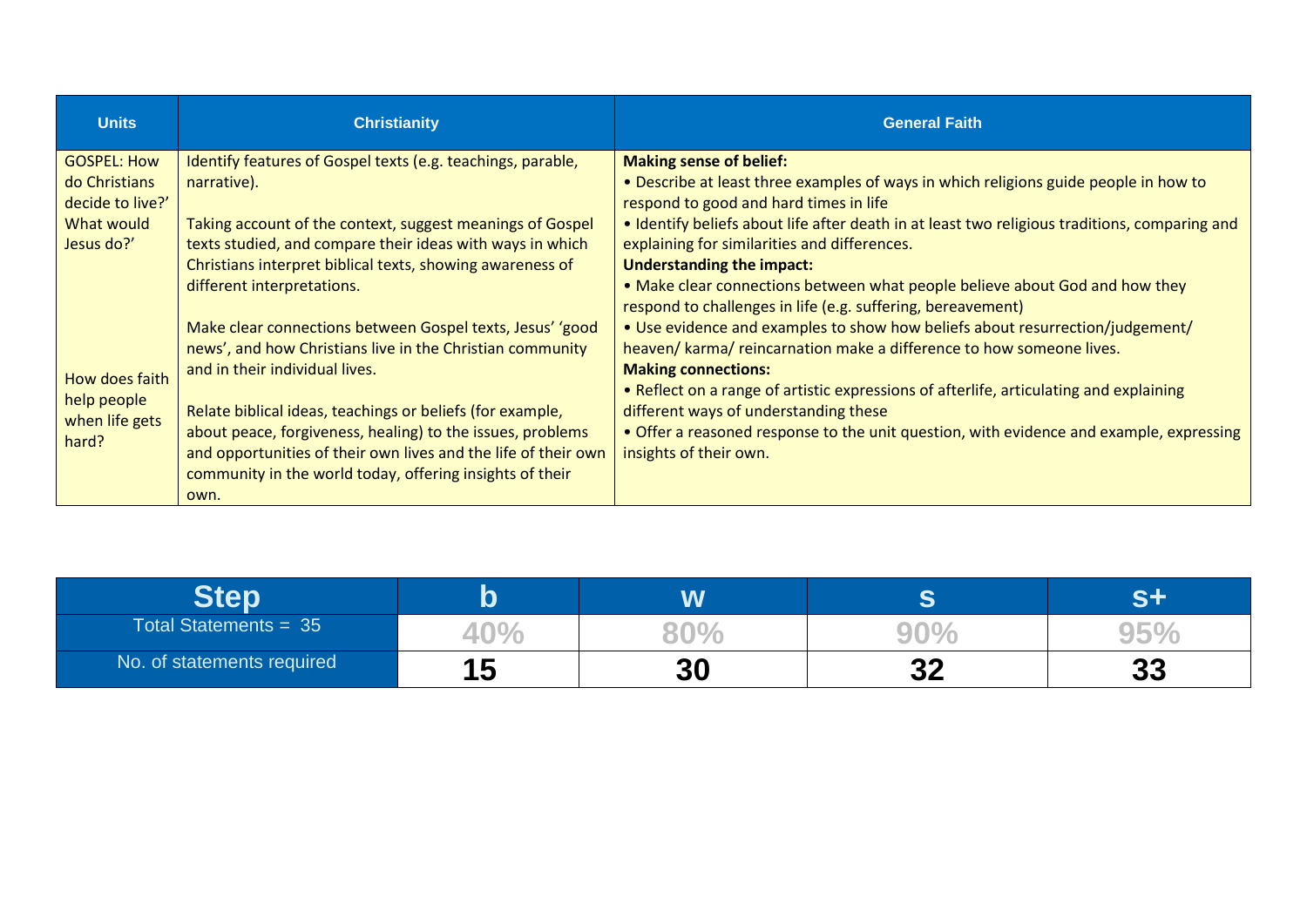## **Year 6** Name: \_\_\_\_\_\_\_\_\_\_\_\_\_\_\_\_\_\_\_\_\_\_\_\_.

| <b>Units</b>                   | <b>Islam, Judaism &amp; Hinduism</b>                                             | <b>Christianity</b>                                                                                                                       |
|--------------------------------|----------------------------------------------------------------------------------|-------------------------------------------------------------------------------------------------------------------------------------------|
| How does a                     | To understand what it means to make a commitment.                                | Explain connections between biblical texts and the concept of the                                                                         |
| Muslim show<br>commitment      | To understand some of the ways Muslims show commitment to God.                   | Kingdom of God.                                                                                                                           |
| to God?                        | To know what the five pillars of Islam are, and how is it applied in day to day  | Consider different possible meanings for the biblical texts studied,<br>showing awareness of different interpretations.                   |
| U2.6                           | living.                                                                          | Make clear connections between belief in the Kingdom                                                                                      |
| KINGDOM OF<br>GOD: For         | To explain which ways Muslims show their commitment to God.                      | of God and how Christians put their beliefs into practice in different                                                                    |
| Christians                     | To know who the Prophet Muhammad is and answer questions relating to him.        | ways, including in worship and in service to the community.                                                                               |
| what kind of<br>King is Jesus? | To write an affirmation or short mission statement to reinforce their commitment | Relate Christian teachings or beliefs about God's Kingdom to the<br>issues, problems and opportunities of their own lives and the life of |
| <b>Christmas</b>               | to their chosen focus.                                                           | their own community in the world today, offering insights about<br>whether or not the world could or should learn from Christian ideas.   |
|                                |                                                                                  |                                                                                                                                           |

| <b>Units</b>                                                                           | <b>Christianity</b>                                                                                                                                                                                                                                                                                                                                                                                                                                                                                                                                                                                                                                                                                                                                                                                                                                                                                                                                                                                                                                                                 |  |  |  |  |
|----------------------------------------------------------------------------------------|-------------------------------------------------------------------------------------------------------------------------------------------------------------------------------------------------------------------------------------------------------------------------------------------------------------------------------------------------------------------------------------------------------------------------------------------------------------------------------------------------------------------------------------------------------------------------------------------------------------------------------------------------------------------------------------------------------------------------------------------------------------------------------------------------------------------------------------------------------------------------------------------------------------------------------------------------------------------------------------------------------------------------------------------------------------------------------------|--|--|--|--|
| CREATION/<br><b>FALL: Creation &amp;</b><br>Science – Conflict<br>or<br>Complimentary? | <b>CREATION/FALL</b><br>Outline the importance of Creation on the timeline of the 'big story' of the Bible and identify what type of text some Christians say Genesis 1 is, and its purpose.<br>$\bullet$<br>Taking account of the context, suggest what Genesis 1 might mean, and compare their ideas with ways in which Christians interpret it, showing awareness of different<br>interpretations.<br>Make clear connections between Genesis 1 and Christian belief about God as Creator and show understanding of why many Christians find science and faith go together.<br>$\bullet$<br>Identify key ideas arising from their study of Genesis 1 and comment on how far these are helpful or inspiring, justifying their responses.<br>$\bullet$<br>Weigh up how far the Genesis 1 creation narrative is in conflict, or is complementary, with a scientific account.                                                                                                                                                                                                         |  |  |  |  |
| SALVATION:<br>What do<br>Christians believe<br>Jesus did to 'save'<br>people? Easter   | <b>SALVATION</b><br>Outline the timeline of the 'big story' of the Bible, explaining the place within it of the ideas of Incarnation and Salvation.<br>$\bullet$<br>Suggest meanings for resurrection accounts, and compare their ideas with ways in which Christians interpret these texts, showing awareness of the centrality of the<br>$\bullet$<br>Christian belief in Resurrection.<br>Explain connections between Luke 24 and the Christian concepts of Sacrifice, Resurrection, Salvation, Incarnation and Hope, using theological terms.<br>$\bullet$<br>Make clear connections between Christian belief in the Resurrection and how Christians worship on Good Friday and Easter Sunday.<br>$\bullet$<br>Show how Christians put their beliefs into practice in different ways.<br>$\bullet$<br>Explain why some people find belief in the Resurrection makes sense and inspires them.<br>$\bullet$<br>Offer and justify their own responses as to what difference belief in Resurrection might make to how people respond to challenges and problems in the world today. |  |  |  |  |